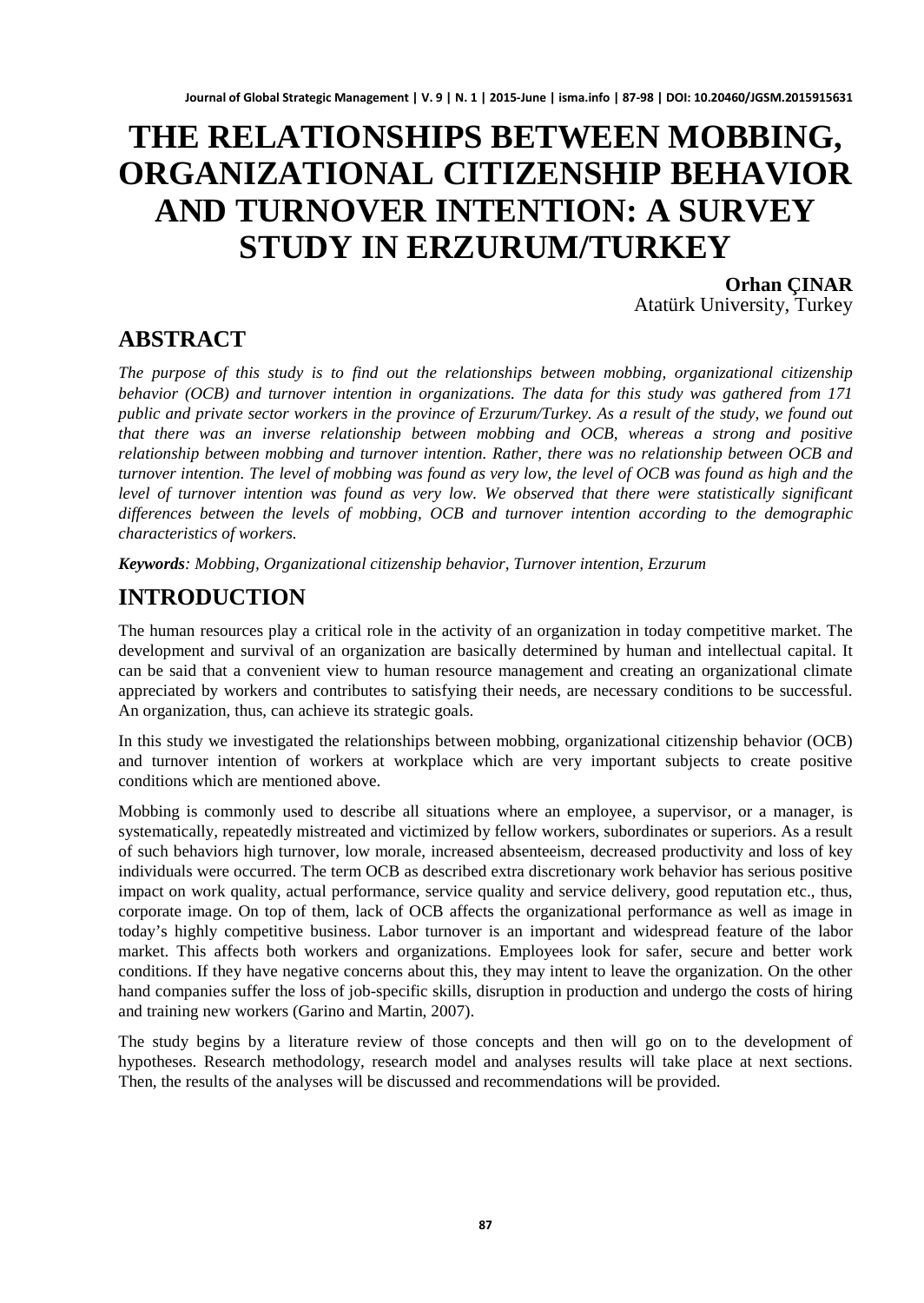### **LITERATURE REVIEW**

# *Mobbing*

The word "mobbing" was firstly used by Konrad Lorenz (1991) to describe animal group behavior. The attacks from a smaller animals group threatening a single larger animal were identified as "mobbing" by Lorenz. Later, Heinemann (1972) used this word for describing destructive behavior of small groups of children directed against a single child. When Leymann and Gustavsson (1984) found a similar kind of behavior at work places they borrowed this word and used. But the phenomenon (mobbing), first introduced by the American psychiatrist Carroll Brodksy (1976) in the book 'The harassed worker'. There are other expressions suggested for the same event at work. Those are: Psychological terror or mobbing (Leymann, 1990b), workplace bullying (Adams, 1992), work harassment (Einarsen and Raknes, 1997) and emotional abuse (Keashly, 1998). Leymann (1996) explains that bullying is used for physical aggression and threat acts at school but physical violence is very seldom found in mobbing behavior at work. As mobbing is characterized by much more sophisticated behaviors such as socially isolating the victim, Leymann (1996) suggests keeping the word "bullying" for activities between children and teenagers at school; hence he prefers to use psychological terror or mobbing.

All concepts refer to a situation where a worker over a long period of time is exposed to repeated and unwanted behavior merely directed against them or towards a group of employees by superiors or peers, creating an unpleasant psychosocial working environment as well as abasement, resentment and boredom in the target(s). The goal is to exclude, isolate, and eliminate the target(s) (Westhues, 2003). The International Labor Organization (ILO) recognizes emotional abuse as psychological violence, identifying bullying and mobbing as the two main forms of this violence (Denenberg and Braverman, 2001) . Leymann (1996) define mobbing as below:

*"Psychological terror or mobbing in working life involves hostile and ethical communication, which is directed in a systematic way by one or a few individuals mainly towards one individual who, due to mobbing, is pushed into helpless and defenseless position, being held there by means of continuing mobbing activities. These actions occur on a very frequent basis (at least once a week) and over a long period of time (at least 6 months duration). Because of high frequency and duration of hostile behavior, this maltreatment results in considerable psychological, psychosomatic, and social misery."*

When considering the phases of mobbing, five phases are typically suggested. The first is the initial conflict or critical incident stage. The second phase is where psychological abuse is increasingly directed at the target. The third phase occur when management intervenes, often siding with the perpetrators, and increasing the levels of harm. The fourth phase is recognizable when the target is accused of being 'difficult' or 'mentally ill' and the final phase is marked by the expulsion of the target from their employment (Shallcross et al, 2008).

Leymann (1996) says that mobbing causes negative effects on society, organizations and victims. For example, Leymann (1990) claimed that 15% of suicides in Sweden happened due to mobbing. He lists the causes of mobbing can be listed as follows: Poorly organized conditions, poor conflict management and personality of victim (Leymann, 1996). Sloan et al (2010) tabulated mobbing behaviors, changes experienced by target and organizational costs due to mobbing (Table1).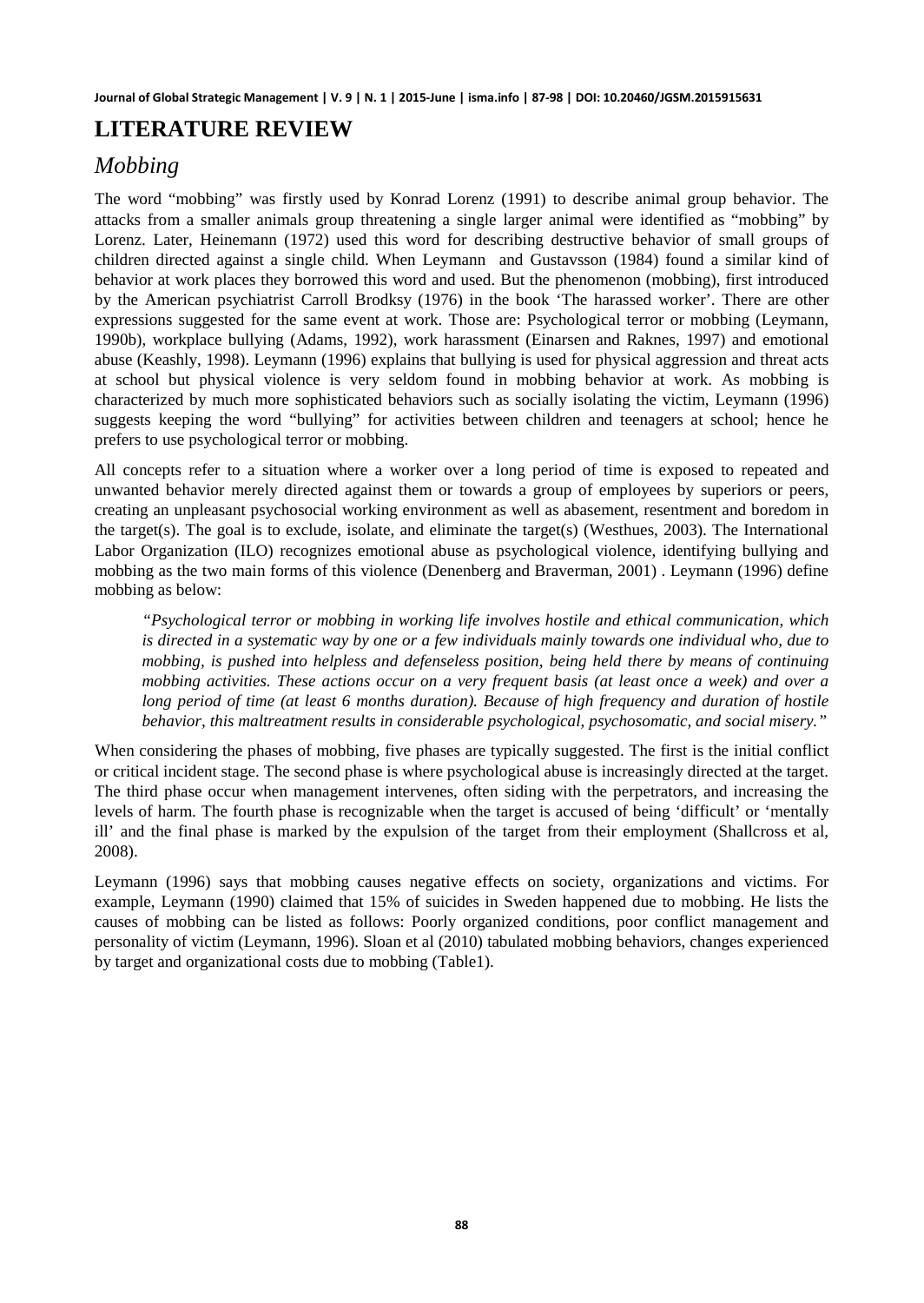| <b>Mobbing Behavior</b>                 | <b>Changes Experienced by Targets</b> | <b>Organizational Costs</b>                  |
|-----------------------------------------|---------------------------------------|----------------------------------------------|
| Interrupts the target in meetings       | Poor concentration                    | Loss of best employees                       |
| Sighs, rolls eyes, glares at target     | Insomnia                              | Demoralization of staff                      |
| Discounts/discredits target's ideas and | Substance abuse                       | Resignations                                 |
| accomplishments                         | Headaches                             | Unable to hire diverse staff                 |
| Ignores target (silent treatment)       | Gastrointestinal disorders            | Disruption of operations and staff relations |
| Intimidates through gestures            | Depression                            | Company reputation suffers                   |
| Questions target's competence           | Anxiety                               | Anxiety                                      |
| Insults the target                      | Exhaustion                            | Decrease in productivity and creativity      |
| Yells and screams                       | Suspicion                             | Increased absenteeism                        |
| Makes unreasonable demands              | Fear                                  | Loss of trust                                |
| Steals credit for work done by target   | Forgetfulness                         | System stays in place when players change    |
| Cuts target out of information loop     | Fatigue                               |                                              |
| Blames target for fabricated errors     | Failure to pay bills                  |                                              |
| Nice to target in public; makes rude    | Crying                                |                                              |
| comments to or about target in private  | Irritability                          |                                              |
| Constant criticism of target            | Change in appearance                  |                                              |
| Poisons workplace with angry outbursts  |                                       |                                              |

#### **Table1. Mobbing Behaviors, Changes Experienced by Target and Organizational Costs**

Leymann (1993) explains main reasons for engaging mobbing as follows:

- 1. To force someone to adapt to a group norm: "If they don't adapt, they have to go" would be the reasoning of someone driven by these motives. An overriding belief is that the group can only be cohesive and strong if uniformity exists.
- 2. To revel in animosity. People engage in mobbing to eliminate those they do not like. Relative position in organizational hierarchy does not really matter. Superiors, co-workers, or subordinates alike, when driven by personal dislikes, can initiate the process.
- 3. To gain pleasure. Sadistically motivated mobbers derive pleasure from the torment they inflict.
- 4. To reinforce prejudices. People use mobbing behaviors because they dislike or hate people who happen to belong to a certain social, racial, or ethnic group.

About mobbing process, Leymann (1996) propounds some measures directed toward preventing its development, stopping it, or rehabilitating a subjected individual: Precautions, early management interventions, vocational rehabilitation and law.

#### *Organizational citizenship behavior (ocb)*

Barnard (1938) stated that the willingness of individuals to contribute cooperative efforts to the organization was necessary to effective attainment of organizational goals. Katz and Kahn (1978) pointed out that organizational citizenship is important in organizations because it can be highly valuable to organizations and can contribute to performance and competitive advantage.

The concept of organizational citizenship behavior was first introduced by Organ (1988). Organ defined OCB as "individual behavior that is discretionary, not directly or explicitly recognized by the formal reward system, and that in the aggregate promotes the effective functioning of the organization". This means citizenship behavior includes voluntary employee activities that may or may not be rewarded but that contribute to the organization by improving the overall quality of the setting in which work takes place.

According to Organ's definition, OCB reflects a "good soldier syndrome" which is so necessary for the plenty and good functioning of an organization. It means doing a better job, making an effort above and beyond formal requirements, and filling the gap between procedures and regulations on the one hand, and dynamic reality on the other. OCB is usually understood as exerting exceptionally good behaviors for the sake of the organization and informally supporting its members.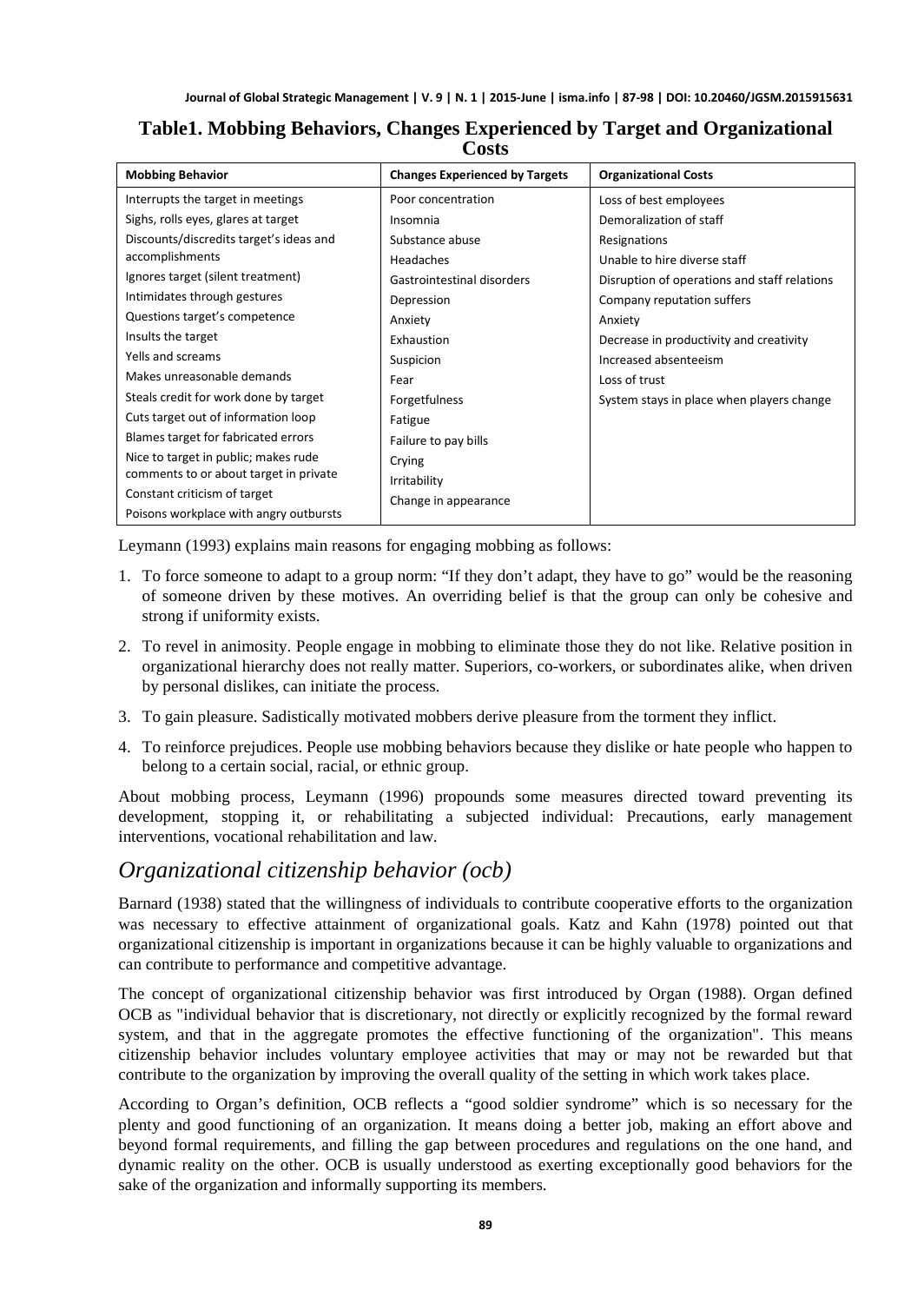Coleman and Borman (2000) state that there are many different types of behaviors that might seem to fit the definition of citizenship behavior, but those could separated in two main categories that differ according to who benefits from the activity; coworkers or the organization. The first category of citizenship behavior is the one with which someone is likely to be familiar: interpersonal citizenship behavior. Such behaviors benefit coworkers and colleagues and involve assisting, supporting, and developing other organizational members in a way that goes beyond normal job expectations. The second category of citizenship behavior is organizational citizenship behavior. These behaviors benefit the larger organization by supporting and defending the company, working to improve its operations, and being especially loyal to it (Van Dyne and Le Pine, 1998).

OCB is very important to organizations because they need employees who will do more than their usual job duties and provide performance that is beyond expectations. OCB describe actions in which employees are willing to go above and beyond their prescribed role requirements. As Organ (1988) suggested, high levels of OCB should lead to a more efficient organization and help bring new resources into the organization. It is believed that as more employees engage in OCB, the organization becomes more successful in building corporate image and improving performance. Employees high on OCB rating will not show any counterproductive work behavior that can have negative effect on production, service delivery and promotion of corporate image (Kolade et al, 2014).

By reviewing the relevant literature of organizational citizenship behavior, it can be seen that there is a lack of consensus about the dimensions of OCB. Also the different labels used for the dimensions of OCB, the most relevant dimensions introduced by Organ (1988) are altruism, conscientiousness, courtesy, civic virtue and sportsmanship. Zhang (2011) explains these dimensions as follows. *Altruism*: Being helpful; *Conscientiousness*: Doing more than just the minimum; attention to detail (prevent/ minimize error); *Courtesy*: Being polite and courteous; prevent conflict; *Civic virtue*: Showing interest and involvement (e.g. keeping up to date) with the organization; defend organizational policies and practices and *Sportsmanship*: Tolerating less than ideal conditions; accepting of changes and performs requests without complaints.

#### *Turnover intention*

Human resources department is facing the challenge of retaining the employees in the organization to achieve organizational goals. On the other hand employees look for safer and secure work conditions. If they have negative concerns about this subject they may intent to leave the organization. Turnover intention can be defined as how long an employee wants to stay in an organization (Ahmad, et al, 2012). Intention to turnover shows an individual's perceived probability of staying or leaving in an organization (Cotton and Tuttle, 1986). Tett and Meyer (1993) describe turnover intentions as a conscious and deliberate willfulness to leave the organization. Employees are the most valuable resource of an organization. It is very important for management to understand employee's needs in order to implement the business plan effectively. Workforce turnover is considered a sticky phenomenon that causes problems for business. Losing the qualified workforce leads to reduction on quality, productivity, innovation and competitiveness. Furthermore, turnover causes significant cost in the recruiting and training the new employees (Abbasi et al., 2008).

Today it is considered to be an important task to manage employee turnover for any organization. It is natural that people want diversities in their everyday life; seeks for new and challenging jobs and good working environment in job place. Every organization wished to have high productivity, fewer turnovers and to be profitable. Managing turnover successfully is a must to achieve the organizational goals (Shamsuzzoha and Shumon, 2007).

Sometimes employee turnover benefits organizations positively. This might happen when a poor performer is replaced by a more skilled employee and when a retired employee replaced by a younger one (Shamsuzzoha and Shumon, 2007). Some mentioned about the benefits of turnover in settings requiring exploration or innovation. Dalton and Todor (1979) noted that the worker mobility meant by turnover may serve as a source of new knowledge for organizations. At an optimal rate of turnover, Huselid (1995) assumes that low rates of turnover are preferable to high rates. Employee turnover may be also costly as it requires different cost to take account such as administrative costs of recruitment, cost of covering during the period in which there is a vacancy, training cost for the new worker etc. (Shamsuzzoha and Shumon, 2007).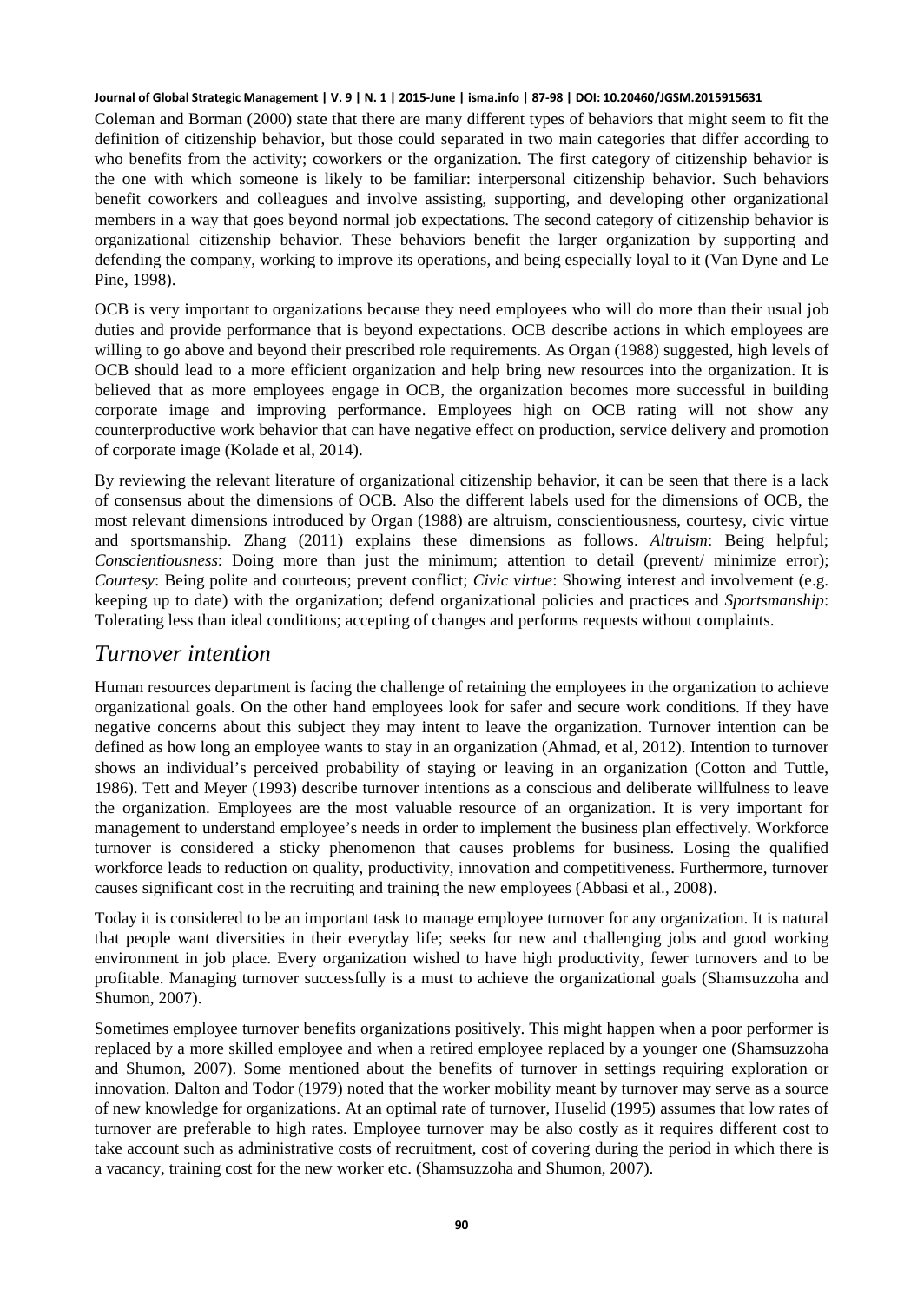Turnover occurs for many different reasons. Sometimes new job attracts employees and pull them to leave the available one. In contrary employee also pushed to leave job due to the dissatisfaction in their present workplace. Poor managerial relationships can be an important reason for the employees to leave their jobs. It is relatively seldom for people to leave jobs in which they are happy even offered by higher salary elsewhere (Shamsuzzoha and Shumon, 2007).

Turnover intention can be either voluntary or involuntary. Voluntary turnover occurs when the employee makes the decision to leave on his own. Usually, voluntary turnover intention occurs when the employee perceives another opportunity as better than his current position. This includes more pay, more recognition or a more convenient location. It can also occur when the employee has to leave for health or family reasons. If an employee plans to voluntarily retire from a position, that's voluntary turnover intention, too. On the other hand, involuntary turnover intention is a measurement of whether the organization in question plans to remove an employee from a position, causing the turnover. This can happen if an organization isn't happy with an employee's job performance and chooses to fire him. It also happens when a business has to eliminate positions due to economic pressures or downturns in business. In general, turnover creates monetary and structural stress on the organization it occurs within, especially voluntary turnover. At least with involuntary turnover, the organization can make preparations to reduce losses. To reduce turnover intention, organizations can offer strategic compensation packages especially with emphasizing performance and tenure. Also, employee-centric businesses tend to have fewer turnovers because the staff feels like it has a voice and the company values its contributions (Price and Mueller 1981).

# **RESEARCH**

# *Research goal and hypothesis*

The main objective of this study is to find out the relationships between mobbing, OCB and turnover intention at work. Then it is aimed to investigate whether the demographic characteristics of workers affect the levels of those concepts or not. The model of our research is shown in Figure1. In this context these hypotheses are developed:

H1: *There is an inverse relationship between the level of mobbing and OCB.*

H2: *There is an inverse relationship between the level of OCB and turnover intention.*

H3: *There is a positive relationship between the level of mobbing and turnover intention.*

H4: *The levels of mobbing, OCB and turnover intention differ according to demographic characteristics of workers.*

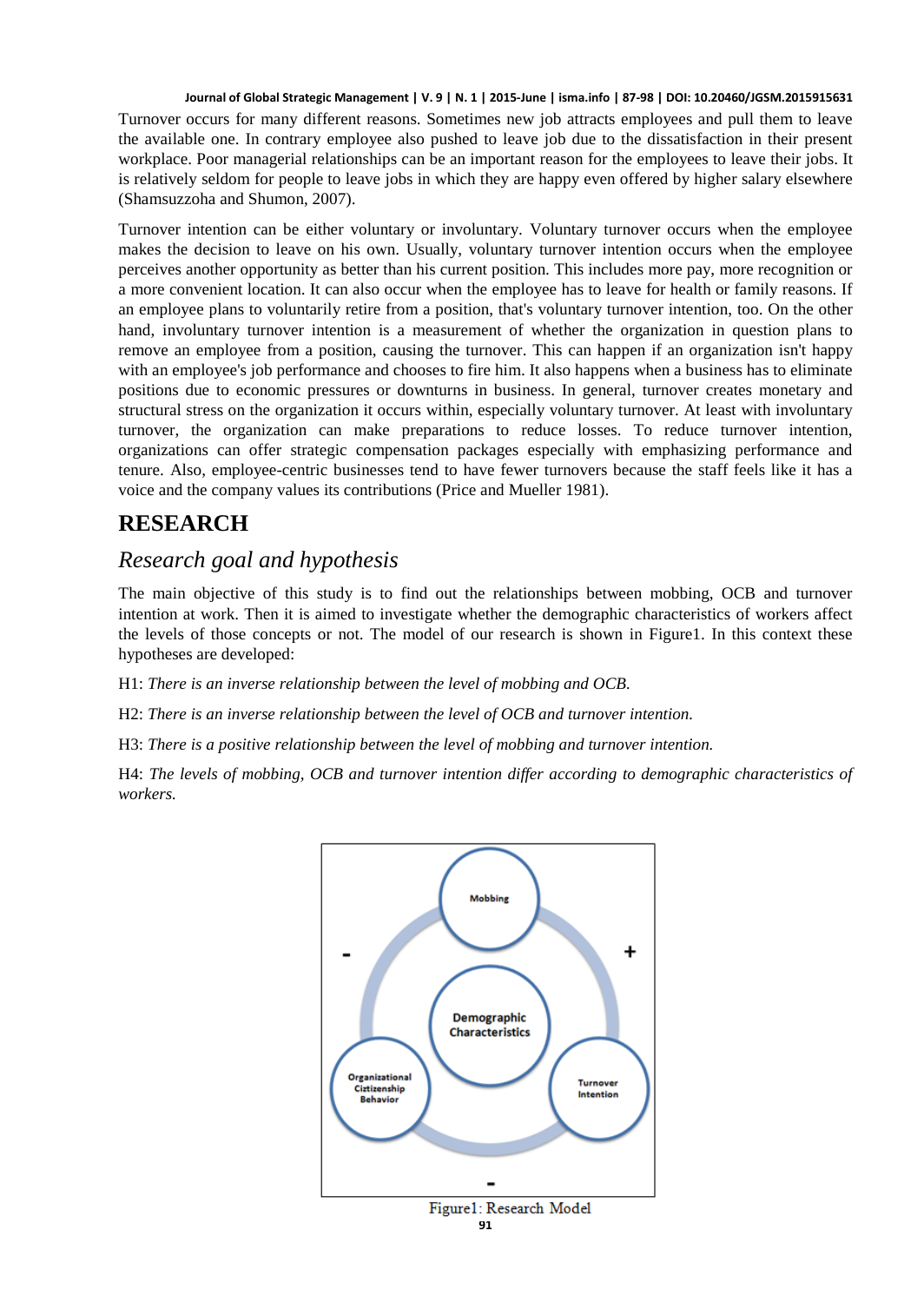#### **Journal of Global Strategic Management | V. 9 | N. 1 | 2015-June | isma.info | 87-98 | DOI: 10.20460/JGSM.2015915631** *Sample and data collection*

To test the hypotheses, a field survey using questionnaires conducted on 171 public and private sector workers in the city of Erzurum located in the Eastern Anatolia/Turkey. Data collected by postgraduate students (Cemil İLBAŞ, Mevlüt YAĞAR, Rovshan ABBASOV, Uğur ŞEN, Yüsuf YİĞİT) attending to Atatürk University Social Sciences Institute Labor Economics and Industrial Relations Program.

The questionnaire consists of two sections. The first section includes questions related to the demographic characteristics of workers and the second section includes 42 items using 5 Likert-Type Scale (1=very low to 5=very high). Twenty items are related to mobbing yielded an r=0.95 Cronbach Alpha, 19 items are related to OCB yielded an r=0.92 Cronbach Alpha and 3 items are related to turnover intention yielded an r=0.82 Cronbach Alpha. The Cronbach Alpha values indicate that the scales used in this survey are reliable.

To measure mobbing, 20 items were selected among LIPT Questionnaire (Leymann Inventory of Psychological Terror Questionnaire) (Leymann, 1990a). LIPT includes 5 dimensions and 45 items but we used 20 items which could be convenient and valid to Turkish Culture. The average score of the scale was evaluated as the level of mobbing. Organizational Citizenship Behavior Scale developed by Basım and Şeşen (2006) consists of 19 items including 5 dimensions based on Organ's classification. Finally, to measure turnover intention, the items developed by Cammann et al (1983) were used.

Data obtained from questionnaires was analyzed through the SPSS 16 statistical packet program. Descriptive statistics such as frequency, percentage, mean and standard deviation, for relationships co-relation coefficient and for classification Mann Whitney-U and Kruskal Wallis tests were applied to analyze the collected data. Only observed statistically significant differences were tabulated.

To evaluate means a range table was established shown in Table2. As we used five-point Likert from 1 to 5, the step range should be found to evaluate means. We found step range as  $(5-1)/5=4/5=0.8$ . We added this value to 1 and so on. Then the range table included the situations as *very low, low, moderate, high* and *very high*.

| Range     | <b>Evaluation</b> |
|-----------|-------------------|
| 1.00-1.80 | Very low          |
| 1.81-2.60 | Low               |
| 2.61-3.40 | Moderate          |
| 3.41-4.20 | High              |
| 4.21-5.00 | Very high         |

#### **Table2: Ranges to Evaluate Means**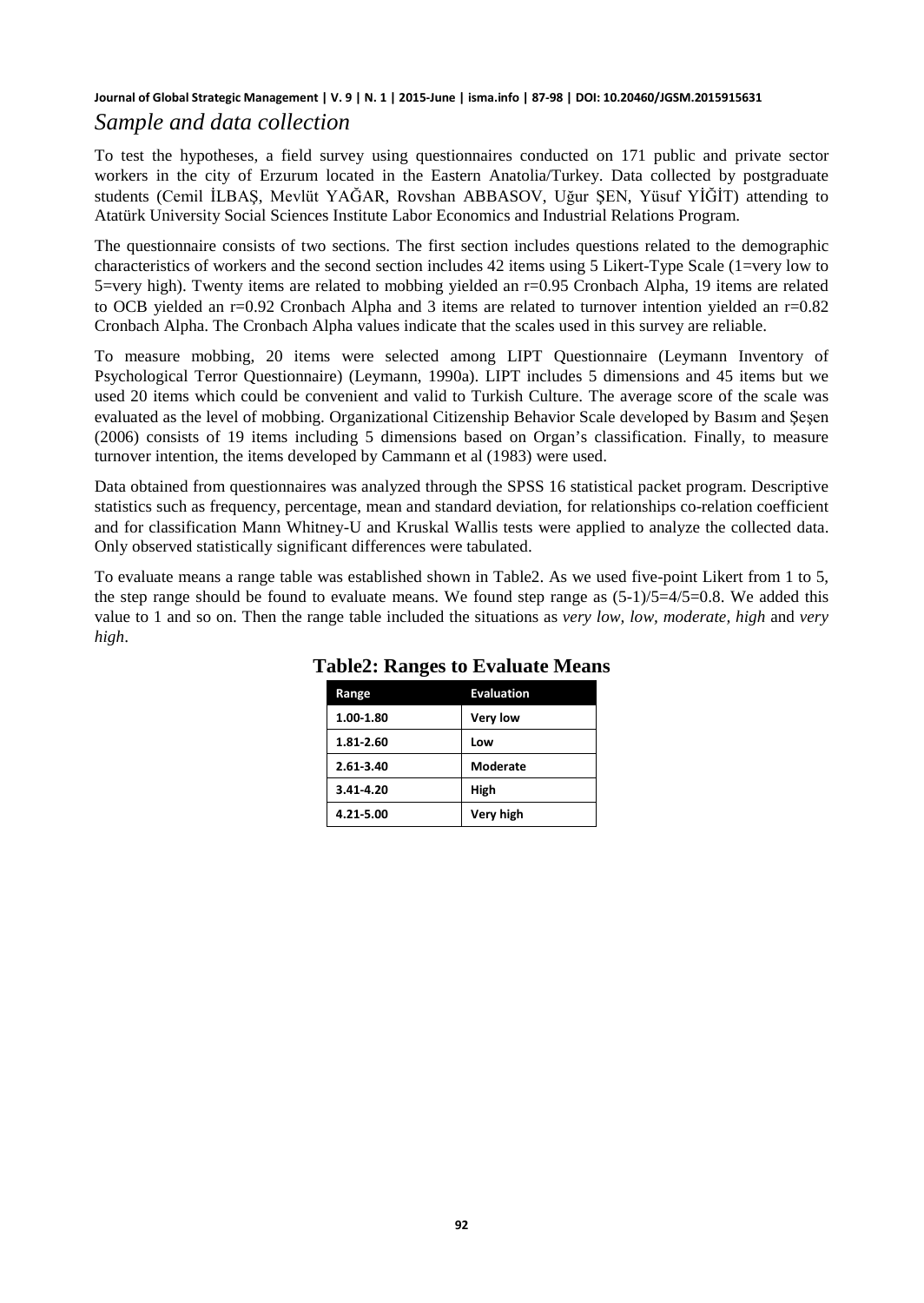# *Findings*

Table3 shows the demographic characteristics of the workers.

|                               | Frequency | Percent |
|-------------------------------|-----------|---------|
| Gender                        |           |         |
| Female                        | 51        | 29.8    |
| Male                          | 120       | 70.2    |
| <b>Marital Status</b>         |           | 51.5    |
| Married                       | 88        | 48.5    |
| Single                        | 83        |         |
| <b>Academic Qualification</b> |           |         |
| High School                   | 87        | 50.9    |
| <b>Vocational High School</b> | 25        | 14.6    |
| Undergraduate                 | 59        | 24.5    |
| Age                           |           |         |
| Up to 25 years                | 51        | 29.8    |
| 26-35 years                   | 89        | 52.0    |
| More than 35 years            | 31        | 18.1    |
| <b>Managerial Status</b>      |           |         |
| Manager                       | 18        | 10.5    |
| Officer                       | 153       | 89.5    |
| <b>Seniority</b>              |           |         |
| Up to 1 year                  | 45        | 26.3    |
| 1-5 years                     | 65        | 38.0    |
| 6-10 years                    | 27        | 15.8    |
| More than 10 years            | 34        | 19.9    |
| <b>Sector</b>                 |           |         |
| Private                       | 74        | 43.3    |
| Public                        | 97        | 56.7    |
| Total                         | 171       | 100     |

**Table3. Demographic Characteristics of the Workers**

Table4 shows the means and evaluations of mobbing, OCB and turnover intention. As seen the level of mobbing and the level of turnover similarly are *very low*. But the level of OCB is *high*.

|                                                                     | <b>MEAN</b>          | <b>EVALUATION</b>                                 |
|---------------------------------------------------------------------|----------------------|---------------------------------------------------|
| <b>MOBBING</b><br><b>OCB</b><br><b>TURNOVER</b><br><b>INTENTION</b> | 1.39<br>3.82<br>1.70 | <b>VERY LOW</b><br><b>HIGH</b><br><b>VERY LOW</b> |

We compared the means according to the gender of workers (Table5). When we examine Table6, it can be seen that the level of mobbing and the level of OCB differ in terms of the gender of workers. The mean rank of mobbing for females is higher than males. This finding indicates that female workers are faced more mobbing than males according to their perceptions. On the contrary, the level of OCB for males is higher than females. This finding says males show more OCB than females at work.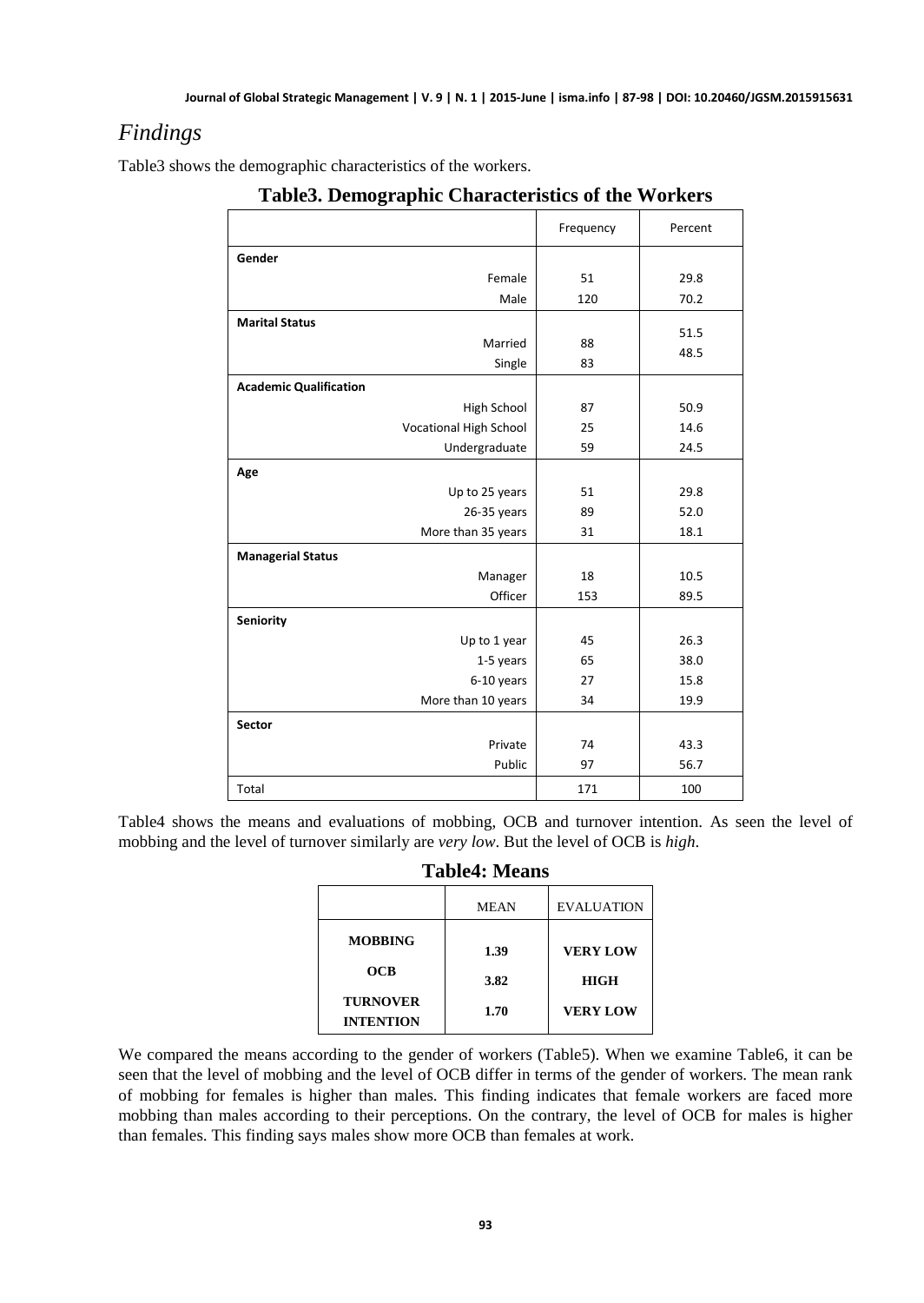|                           | Gender      | Frequency | Mean Rank | Mann Whitney U | ١p       |
|---------------------------|-------------|-----------|-----------|----------------|----------|
| Mobbing                   | Female      | 51        | 97.44     |                | 0.046*   |
|                           | <b>Male</b> | 120       | 81.14     | 2476           |          |
| <b>OCB</b>                | Female      | 51        | 68.33     |                | $0.002*$ |
|                           | <b>Male</b> | 120       | 93.51     | 2159           |          |
| <b>Turnover intention</b> | Female      | 51        | 91.66     | 2772           | 0.301    |
|                           | <b>Male</b> | 120       | 83.60     |                |          |

**Table5. Comparisons According to Gender (Mann Whitney U)**

#### **\* P<0.05**

Table6 illustrates the comparison of means according to marital status of workers. According to table, single workers are more likely to intend to turnover.

|                  | <b>MARITAL</b><br><b>STATUS</b> | <b>FREQUENCY</b> | <b>MEAN RANK</b> | <b>MANN</b><br><b>WHITNEY U</b> | D        |
|------------------|---------------------------------|------------------|------------------|---------------------------------|----------|
| <b>TURNOVER</b>  | <b>MARRIED</b>                  | 88               | 76.46            |                                 |          |
| <b>INTENTION</b> | <b>SINGLE</b>                   | 83               | 96.11            | 2812                            | $0.006*$ |

**Table6. Comparisons According to Marital Status (Mann Whitney U)**

**\* P<0.05** 

Table7 shows the comparison of means according to the sector in which responders work. As seen, private sector workers show more OCB than public sector workers. This might be due to OCB is more necessary in private sector to earn more money, to rise up in the hierarchy etc. In private sector OCB is expected and desired by managers. In spite of this in public sector it is considered adequate if one do what is written in his job description. Interestingly the level of turnover intention is higher in private sector than public. Those workers in private firms may look for better job conditions. Repeatedly, workers in public sector are more stable with their job and generally think to work in available work till retirement.

**Table7. Comparisons According to Sector (Mann Whitney U)**

|                           | Sector        | Frequency | Mean Rank | <b>Mann Whitney U</b> | ١p       |
|---------------------------|---------------|-----------|-----------|-----------------------|----------|
| <b>OCB</b>                | Private       | 74        | 96.68     |                       | $0.011*$ |
|                           | <b>Public</b> | 97        | 77.86     | 2799                  |          |
| <b>Turnover intention</b> | Private       | 74        | 96.97     |                       | $0.009*$ |
|                           | <b>Public</b> | 97        | 77.63     | 2777                  |          |

 $*$  p<0.05

Table8 illustrates the comparison of means according to the academic qualification of workers. The levels of mobbing and turnover intention differ in terms of academic qualification. To identify different groups LSD test was applied to the data. It can be seen that well educated workers perceive more mobbing than others. This may be because of the awareness about mobbing fact. Beside this the possibility of well educated people being target is higher. Parallel to this finding, they are more likely to intend to turnover.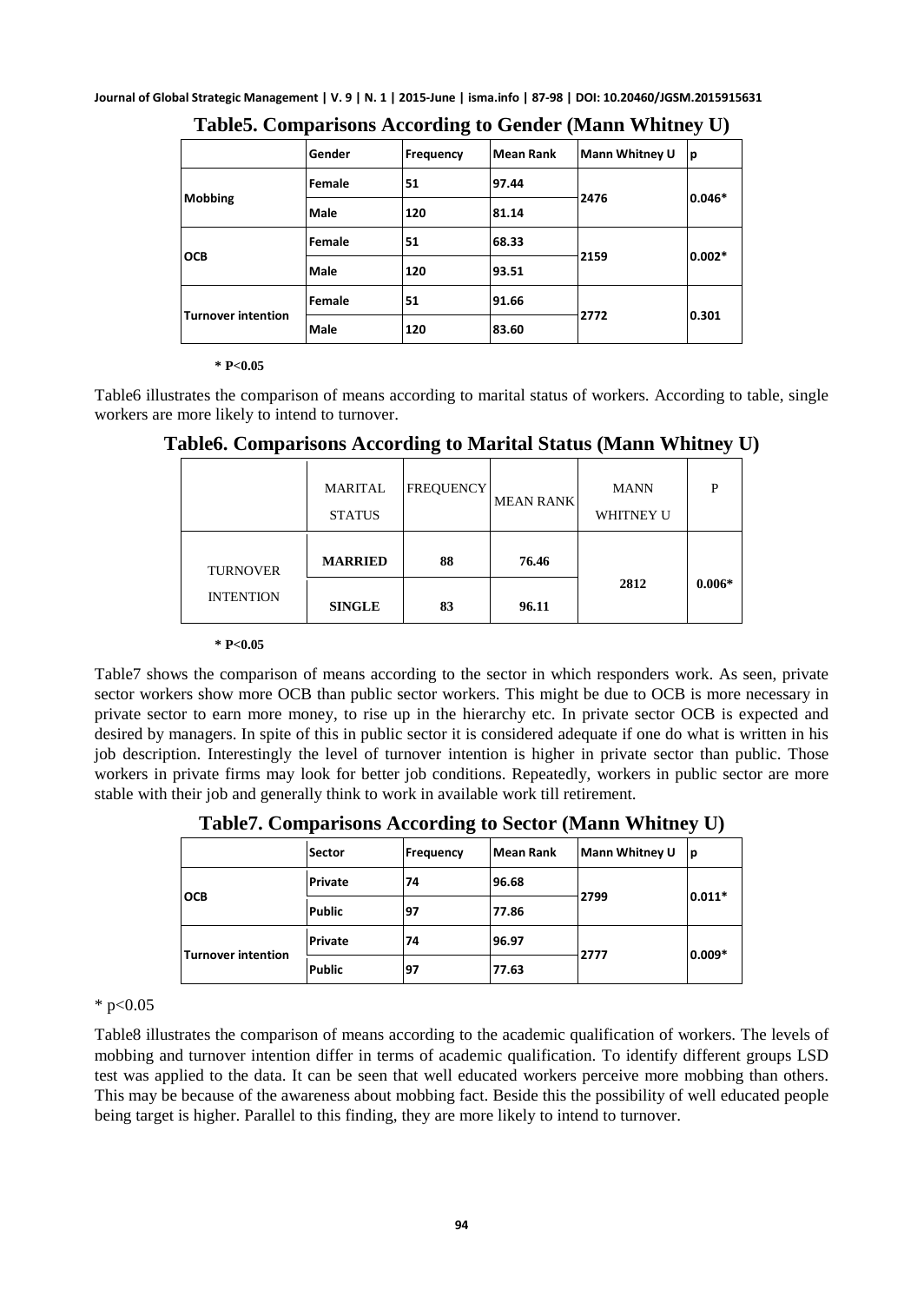|                                       | <b>Academic Qualification</b> | Frequency | Mean Rank | Difference (LSD test)                              | Chi-Square | ١p       |
|---------------------------------------|-------------------------------|-----------|-----------|----------------------------------------------------|------------|----------|
|                                       | <b>High school</b>            | 187       | 77.36     |                                                    |            |          |
| <b>Mobbing</b>                        | Vocational high school        | 25        | 81.30     | <b>Undergraduate differs from</b><br><b>lother</b> | 8.350      | $0.015*$ |
|                                       | Undergraduate                 | 59        | 100.74    |                                                    |            |          |
|                                       | High school                   | 87        | 77.61     |                                                    |            |          |
| <b>ITurnover</b><br><b>lintention</b> | <b>Vocational high school</b> | 125       | 89.16     | Undergraduate differs from<br><b>lother</b>        | 6.249      | 0.044    |
|                                       | Undergraduate                 | 59        | 97.03     |                                                    |            |          |

### **Table8. Comparisons According to Academic Qualification (Kruskal Wallis)**

 $*$  p<0.05

When we compared the means according to age, managerial status and seniority of workers, we did not obtain any differences between scores. Based on these results, H4 (*The levels of mobbing, OCB and turnover intention differ according to demographic characteristics of workers*) is accepted for gender, marital status, sector and academic qualification of workers.

Table9 demonstrates the relationship between mobbing, OCB and turnover intention. The Pearson Correlation Coefficient between mobbing and OCB is -0.175\*, between OCB and turnover intention is - 0.132, and between mobbing and turnover intention is 0.360\*\*. SPSS program evaluates (\*\*) as a strong, and (\*) as a moderate relationship between variables while (+) and (-) means the direction of the relationship. In the light of this explanation it can be said that there is an inverse and moderate relationship between mobbing and OCB. With this result H1 (*There is an inverse relationship between the level of mobbing and OCB*) is accepted. This means the higher the level of mobbing, then the lower the level of OCB. If in an organization OCB is expected and desired, then human resource management especially should control and eliminate mobbing in workplace.

There is no relationship between OCB and turnover intention. When we set up H2, we expected a negative relationship. The Pearson Correlation Coefficient between OCB and turnover intention is -0.132. In spite of predicting the direction (-) of the relation truly, H2 (*There is an inverse relationship between the level of OCB and turnover intention)* is not accepted.

Finally, we found a strong and positive relationship between mobbing and turnover intention. With this finding H3 (*There is a positive relationship between the level of mobbing and turnover intention*) is accepted. This refers to the higher the level of mobbing, then the higher of the level of turnover intention. As mentioned in literature review, people who engage in mobbing has a final goal leads the target (victim) quit the job. From this point of view it can be deduced that high level of mobbing causes high level of turnover intention and turnover rates. This also brings a lot of negative effects of turnover for the organization. Again an organization should be aware of mobbing and take necessary measures to prevent and stop it.

#### **Table9. The Relationship between Mobbing, OCB and Turnover Intention (Pearson Correlation Coefficient)**

|                                                                                                                          |                            | <b>Mobbing</b> | <b>OCB</b> | Turnover intention |  |
|--------------------------------------------------------------------------------------------------------------------------|----------------------------|----------------|------------|--------------------|--|
|                                                                                                                          | <b>Pearson Correlation</b> |                | $-0.175*$  | $0.360**$          |  |
| <b>Mobbing</b>                                                                                                           | Sig. (2-tailed)            |                | 0.022      | 0.000              |  |
| <b>OCB</b>                                                                                                               | <b>Pearson Correlation</b> |                | 1          | $-0.132$           |  |
|                                                                                                                          | Sig. (2-tailed)            |                |            | 0.085              |  |
|                                                                                                                          | <b>Pearson Correlation</b> |                |            |                    |  |
| <b>Turnover intention</b>                                                                                                | Sig. (2-tailed)            |                |            |                    |  |
| **. Correlation is significant at the 0.01 level (2-tailed). *. Correlation is significant at the 0.05 level (2-tailed). |                            |                |            |                    |  |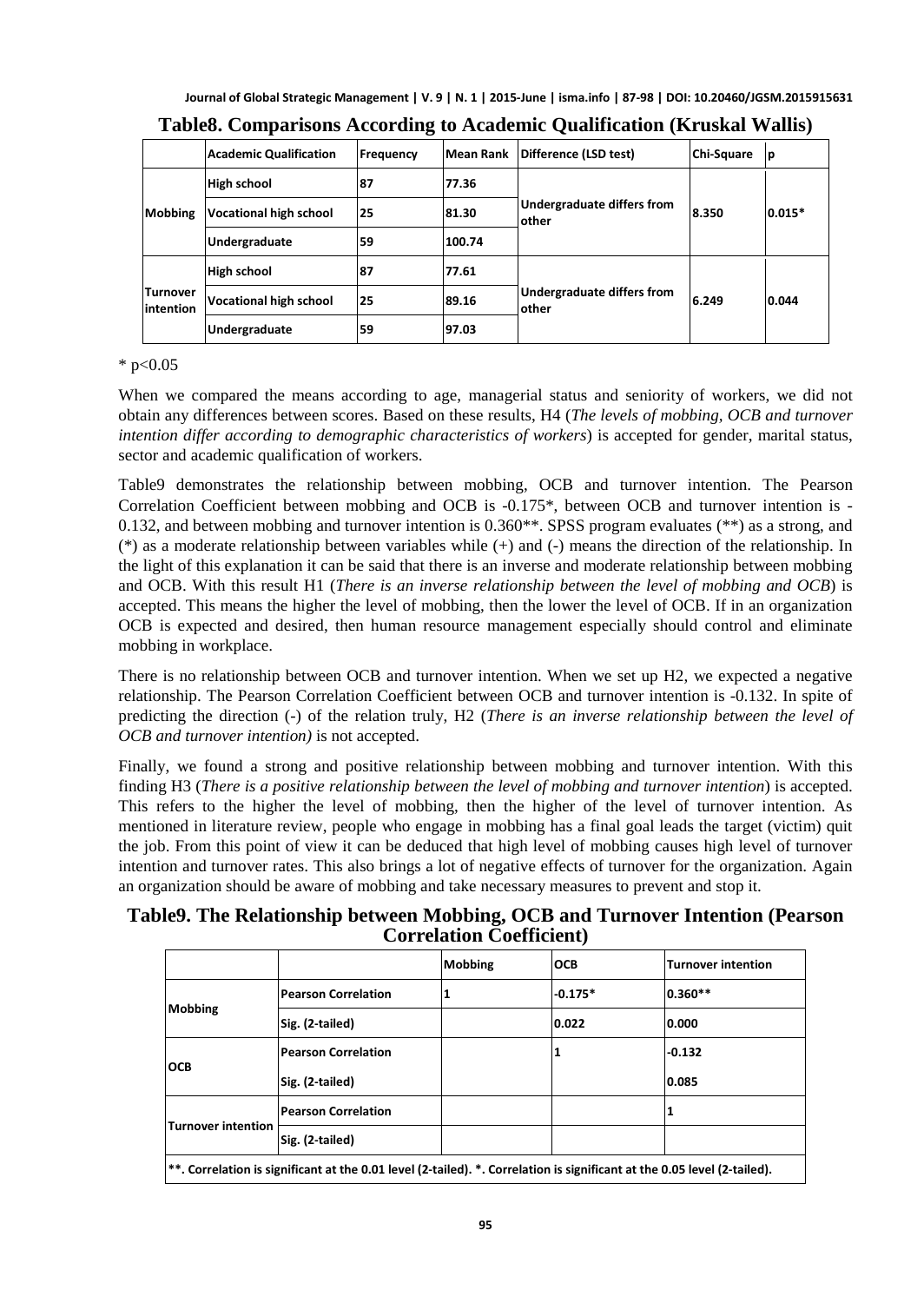# **CONCLUSION**

In this study, we basically try to find out the relationships between mobbing, OCB and turnover intention. Then it is aimed to investigate whether the demographic characteristics of workers affect the levels of these concepts.

As a result of the study, we found out that there was an inverse relationship between mobbing and OCB, whereas there was a strong and positive relationship between mobbing and turnover intention. Rather, there was no relationship between OCB and turnover intention. With these findings we can firstly say that if there is a higher level of mobbing, then the lower level of OCB. If in an organization OCB is expected and desired, then human resource management especially should control and eliminate mobbing in workplace. It is possible to reveal secondly that the higher the level of mobbing is then the higher the level of turnover intention will be. It is argued in literature that people who engage in mobbing have a final goal aimed the target (victim) to quit the job. So, high level of mobbing causes high level of turnover intention and turnover rates. This also means a lot of negative effects of turnover for the organization. Finally, an organization should be aware of mobbing and take necessary measures to prevent and stop it.

We observed that there were statistically significant differences between the levels of mobbing, OCB and turnover intention according to the demographic characteristics of workers. The mean rank of mobbing for females is higher than males. This finding indicates that female workers are faced more mobbing than males according to their perceptions. On the contrary, the level of OCB for males is higher than females. This finding says males show more OCB than females at work. Another result says single workers are more likely to intend to turnover. When we compare means in terms of sector, private sector workers show more OCB than public sector workers. Interestingly the level of turnover intention is higher in private sector than public. Lastly, the levels of mobbing and turnover intention differ in terms of academic qualification. It was found that well educated workers perceive more mobbing than others and they are more likely to intend to turnover.

We found the level of mobbing as *very low,* the level of OCB as *high* and the level of turnover intention as *very low*.

As we conducted the survey to workers in the province of Erzurum, the data is limited to this sample. Further researches can be applied in different organizations, provinces and also countries to generalize the findings.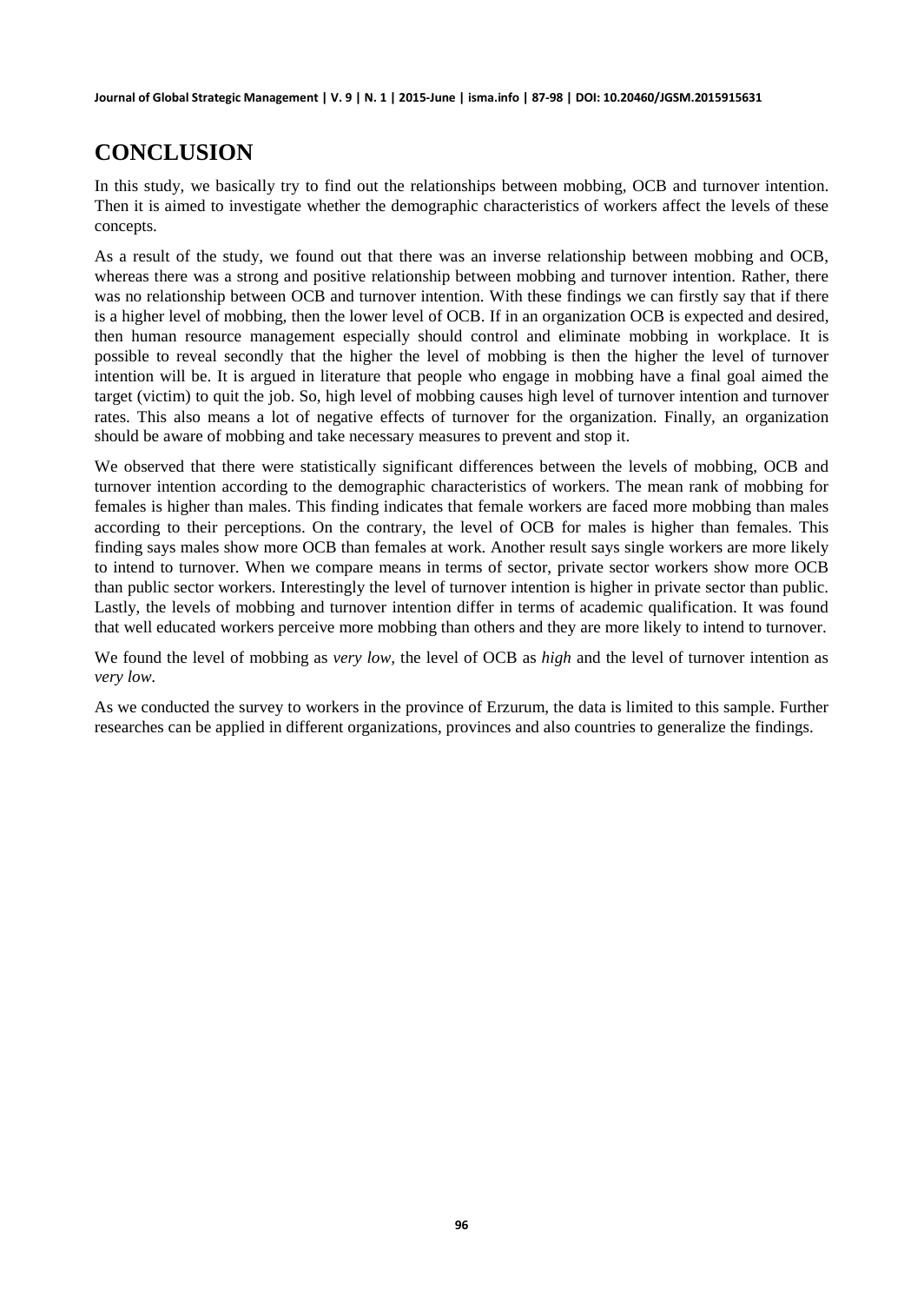### **REFERENCES**

Abbasi, S. M., Hollman, K. W. and Hayes, R. D. (2008). Bad bosses and how not to be one. Information Management Journal, 42: 52-56.

Adams, A. (1992a). Bullying at work. How to confront and overcome it. London: Virago Press.

Ahmad, B., Shahid, M., Huma, Z.E. and Haider, S. (2012). Turnover intention: An HRM issue in textile sector, Interdisciplinary Journal Of Contemporary Research in Business, 3: 125-130.

Barnard, C. I. (1938). The Functions of the Executive. Cambridge, MA: Harvard University Press.

Basım, H. N. and Şeşen, H. (2006). Örgütsel vatandaşlık ölçeği uyarlama ve karşılaştırma çalışması. Ankara Üniversitesi SBF Dergisi, 61 (4): 83-101.

Brodsky, C.M. (1976). The harassed worker. Lexington, Mass.: D.C. Heath and Company.

Cammann, C., Fichman, M., Jenkins, D., and Klesh, J. (1983), Assessing Organizational Change: A Guide to Methods, Measures, and Practices, Assessing the attitudes and perception of organizational members, Derl.: Seashore, S., E. Lawler, P. Mirvis, C. Cammann (New York: John Wiley & Sons).

Coleman, V. I. and W.C. Borman, W. C. (2000). Investigating the underlying structure of the citizenship performance domain. Human Resource Managemen Review, 10 (2000): 25–44.

Cotton, J. and Tuttle, J. (1986). Employee turnover: A meta-analysis and review with implications for research. Academic Management Review, 11: 55-70.

Dalton, D., W. Todor. 1979. Turnover turned over: An expanded and positive perspective. Acad. Management Rev. 4(2) 225–235.

Denenberg, R. & Braverman, M. (2001). The violence prone workplace: A new approach to dealing with hostile, threatening, and uncivil behavior. Ithaca: Cornell University Press.

Einarsen, S., & Raknes, B. (1997). Harassment in the Workplace and the Victimization of Men. Violence and Victims, 12(3), 247-263.

Garino, G. and Martin, C. (2007). The Impact of Labor Turnover: Theory And Evidence From Uk Micro-Data, Working Paper, University of Leicester, Department of Economics.

Heinemann, P.P (1972). Mobbning-Gruppvåld bland barn och vuxna. Stockholm: Natur & Kultur.

Huselid, M. 1995. The impact of human resource management practices on turnover, productivity, and corporate financial performance. Acad. Management J. 38(3) 635–672.

Katz, D. and Kahn, R. L. (1978). he Social Psychology of Organizations, New York.

Keashly, L. (1998). Emotional abuse in the workplace. Journal of Emotional Abuse, 1, 85-117.

Kolade, O. J., Oluyese, O. O. and Omotayo, O. (2014).Organizational Citizenship Behavior, Hospital Corporate Image and Performance, Journal of Competitiveness, 6 (1): 36-49.

Leymann, H. (1990a). Manual of the LIPT questionnaire for assessing the risk of psychological violence at work. Stockholm: Violen.

Leymann, H. (1990b). Mobbing and psychological terror at workplaces. Violence and Victims, 5 (2), 119- 126.

Leymann, H. (1993). Atiologie und Haufigkeit von Mobbing am Arbeitplatz : Eine Ubersicht über die Bisherige Forschung. Zeitschrift fuer Personalforschung,7, 271- 284

Leymann, H. (1996). The content and development of mobbing at work. European Journal of Work and Organizational Psychology, 5 (2): 165-184.